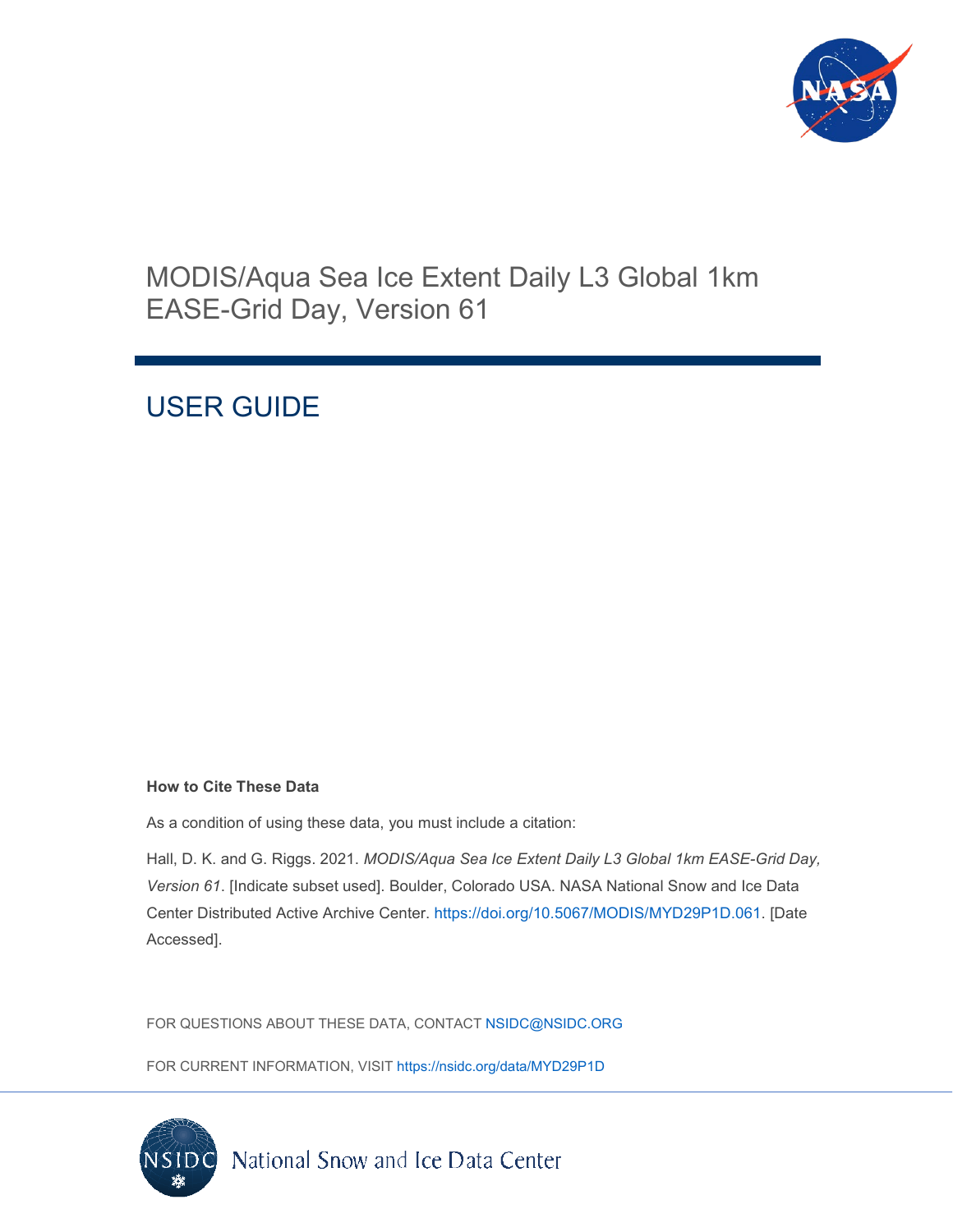# **TABLE OF CONTENTS**

| $\mathbf{1}$ |     |       |      |
|--------------|-----|-------|------|
|              | 1.1 |       |      |
|              | 1.2 |       |      |
|              | 1.3 |       |      |
|              |     | 1.3.1 |      |
|              |     | 1.3.2 |      |
|              |     | 1.3.3 |      |
|              |     | 1.3.4 |      |
|              |     |       |      |
|              |     | 1.4.1 |      |
|              |     | 1.4.2 |      |
|              |     | 1.4.3 |      |
|              |     | 1.4.4 |      |
|              |     | 1.4.5 |      |
|              | 1.5 |       |      |
|              |     | 1.5.1 |      |
|              |     | 1.5.2 |      |
| 2            |     |       |      |
|              | 2.1 |       |      |
|              | 2.2 |       |      |
|              | 2.3 |       |      |
|              | 2.4 |       |      |
|              |     | 2.4.1 |      |
|              | 2.5 |       |      |
|              |     | 2.5.1 |      |
|              |     | 2.5.2 |      |
| 3            |     |       |      |
| 4            |     |       | . 12 |
| 5            |     |       |      |
| 6            |     |       |      |
| 7            |     |       |      |
|              | 7.1 |       |      |
|              | 7.2 |       |      |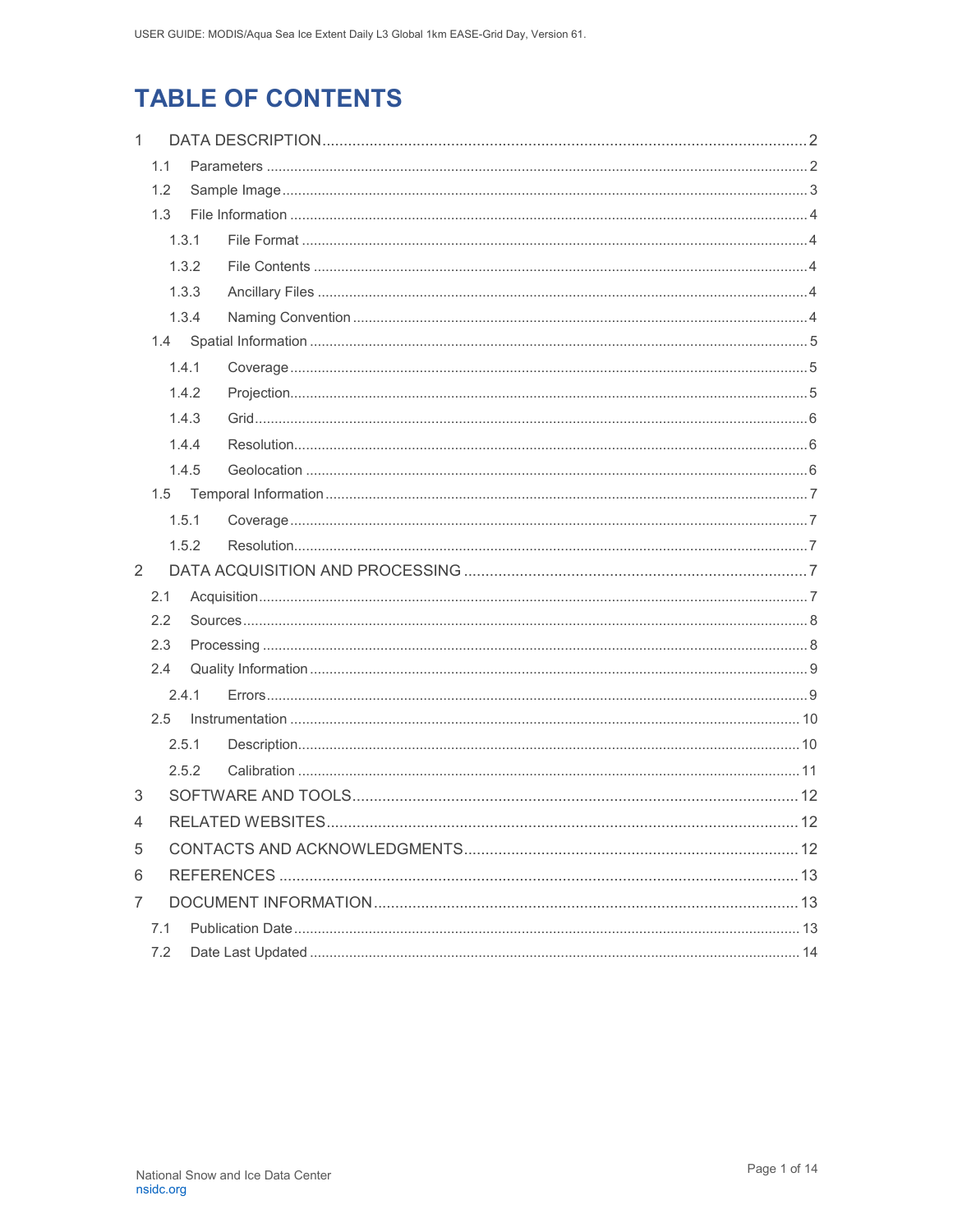# <span id="page-2-0"></span>1 DATA DESCRIPTION

This data set consists of sea ice extent and ice surface temperature (IST) mapped into 10° by 10° tiles at a resolution of 1 km for Northern and Southern Hemispheres grids. Sea ice is detected using the Normalized Difference Snow Index (NDSI) and ice surface temperature (IST) is estimated using the split-window technique. Snow-covered sea ice typically has a very high reflectance in visible bands and very low reflectance in the shortwave infrared; the NDSI reveals the magnitude of this difference. The MODIS sea-ice algorithm calculates NDSI for all ocean pixels in daylight using Aqua MODIS visible bands 4 and 6 and Ice Surface Temperature (IST) during both day and night using Aqua MODIS thermal bands 31 and 32. The Scientific Data Sets (SDSs) included in this product are listed in Table 1 and a sample image of the data is provided in Figure 1.

The terms "Version 61" and "Collection 6.1" are used interchangeably in reference to this release of MODIS data.

Table 1. SDS Details

| <b>Parameter</b>                       | <b>Description</b>                                                                                                                                                                                                                                                                 | <b>Values</b>                                                                                                                                                                                               |
|----------------------------------------|------------------------------------------------------------------------------------------------------------------------------------------------------------------------------------------------------------------------------------------------------------------------------------|-------------------------------------------------------------------------------------------------------------------------------------------------------------------------------------------------------------|
| Ice_Surface_Temperature                | IST is stored as calibrated data<br>(scaled integers). Use the<br>equation below to convert to K:<br>$IST = scale_factor *$<br>$(calibrated_data - add_of fset)$<br>where $scale_factor = 0.01$ and<br>$add\_offset = 0.0.^1$<br>The valid range for ISTs is 210 K<br>to 313.20 K. | 0.0: missing<br>1.0: no decision<br>$11.0:$ night<br>$25.0:$ land<br>37.0: inland water<br>39.0: open ocean<br>$50.0:$ cloud<br>243-273: expected range of<br>IST calibrated data values<br>$655.35$ : fill |
| Ice_Surface_Temperature<br>_Spatial_QA | General quality estimate of the<br>IST algorithm output                                                                                                                                                                                                                            | 0: good quality<br>1: other quality<br>253: land mask<br>254: ocean mask<br>$255:$ fill                                                                                                                     |

# <span id="page-2-1"></span>1.1 Parameters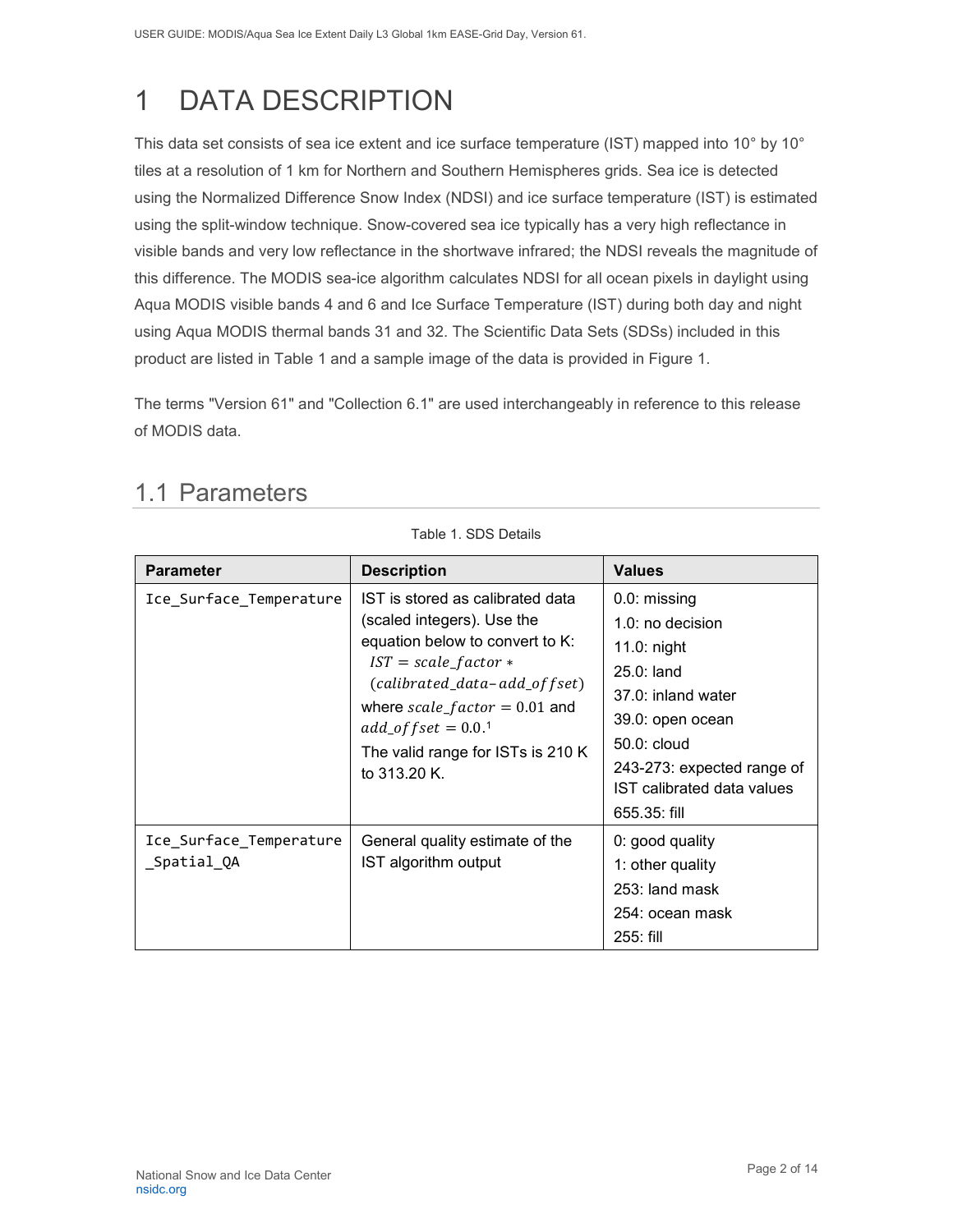| <b>Parameter</b>       | <b>Description</b>                                                                                             | <b>Values</b>    |
|------------------------|----------------------------------------------------------------------------------------------------------------|------------------|
| Sea_Ice_by_Reflectance | Sea ice extent                                                                                                 | 0: missing       |
|                        |                                                                                                                | 1: no decision   |
|                        |                                                                                                                | $11:$ night      |
|                        |                                                                                                                | $25:$ land       |
|                        |                                                                                                                | 37: inland water |
|                        |                                                                                                                | 39: ocean        |
|                        |                                                                                                                | 50: cloud        |
|                        |                                                                                                                | $200:$ sea ice   |
|                        |                                                                                                                | 253: land mask   |
|                        |                                                                                                                |                  |
|                        |                                                                                                                | 255: fill        |
| Sea_Ice_by_Reflectance | General quality estimate of the                                                                                | 0: good quality  |
| _Spatial_QA            | Sea Ice algorithm output                                                                                       | 1: other quality |
|                        |                                                                                                                | 253: land mask   |
|                        |                                                                                                                | 254: ocean mask  |
|                        |                                                                                                                | 255: fill        |
|                        | <sup>1</sup> Values for $scale_factor$ and $add_ooffset$ are also stored as Local Attributes with the IST SDSs |                  |

# <span id="page-3-0"></span>1.2 Sample Image



Figure 1**.** This figure shows MOD29P1D 1 km sea ice extent (left) and IST (right), from tile h08v07, acquired on 23 Feb. 2015. The left image shows the north coast of Lisburne Peninsula, AK and the Chukchi Sea is shown in the right image. This same region is displayed in Figure 1 of the MOD29 data set documentation.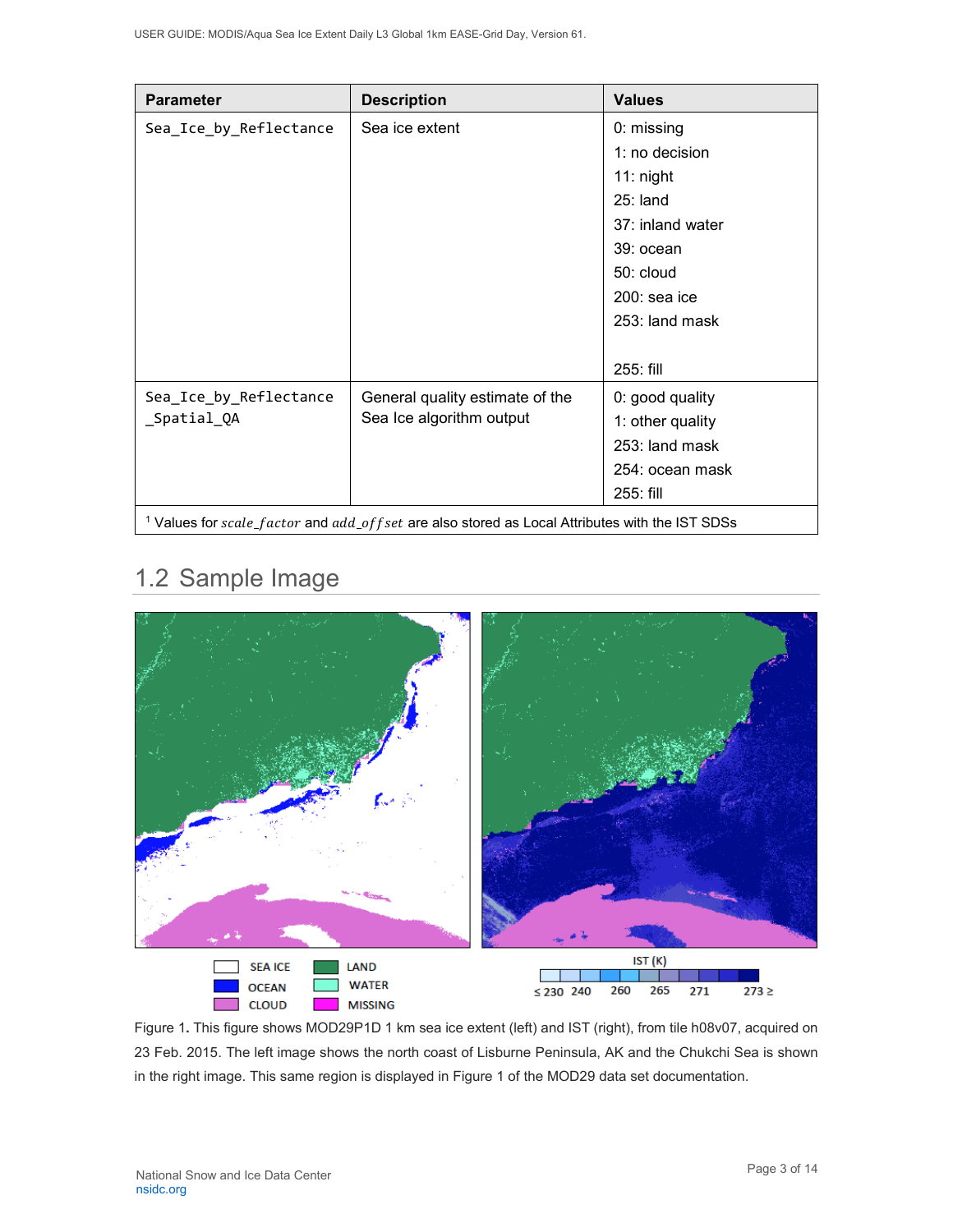# <span id="page-4-0"></span>1.3 File Information

### <span id="page-4-1"></span>1.3.1 File Format

Data are provided in HDF-EOS2 format and are stored as 8-bit unsigned integers. For software and more information, visit the [HDF-EOS](https://portal.hdfgroup.org/display/support) website.

### <span id="page-4-2"></span>1.3.2 File Contents

As shown in Figure 2, each data file includes two data fields (Ice\_Surface\_Temperature and Sea\_Ice\_by\_Reflectance), two data quality fields (Ice\_Surface\_Temperature\_Spatial\_QA and Sea Ice by Reflectance Spatial QA), and three metadata fields (ArchiveMetadata.0, CoreMetadata.0, and StructMetadata.0).



Figure 2**.** This figure shows the MOD29P1D fields included in each data

file as displayed with Panoply software.

### <span id="page-4-3"></span>1.3.3 Ancillary Files

A browse image file (.jpg) and metadata file (.xml) are provided with each data file.

### <span id="page-4-4"></span>1.3.4 Naming Convention

Files are named according to the following convention and as described in Table 2.

#### **File naming convention:**

MYD[PID].A[YYYY][DDD].[hNN][vNN].[VVV].[yyyy][ddd][hhmmss].hdf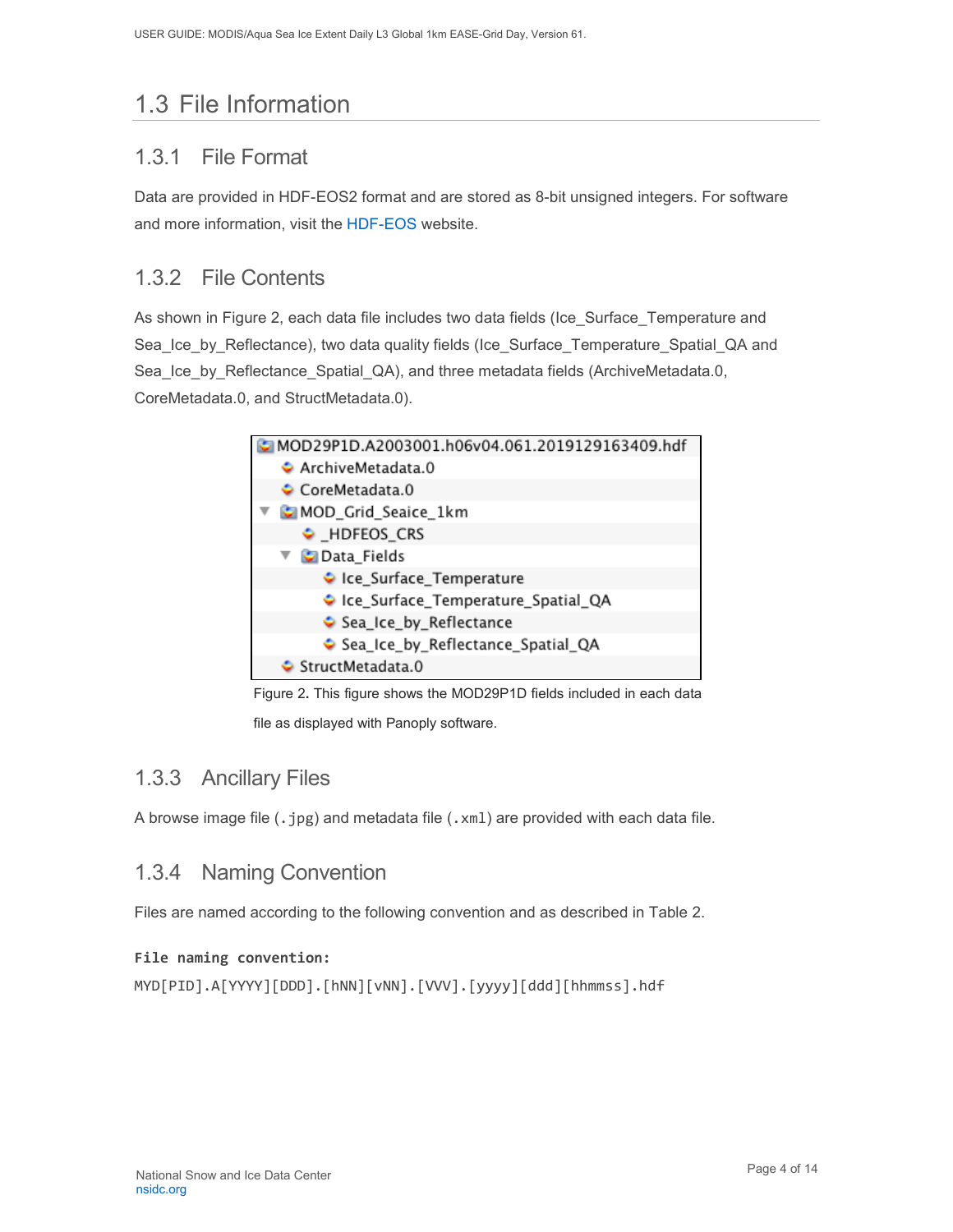| MYD         | MODIS/Aqua                                   |
|-------------|----------------------------------------------|
| PID         | Product ID                                   |
| A           | Acquisition date follows                     |
| <b>YYYY</b> | Acquisition year                             |
| DDD         | Acquisition day of year                      |
| hNN,<br>vNN | Horizontal tile number, vertical tile number |
| <b>VVV</b>  | Version (Collection) number                  |
| уууу        | Production year                              |
| hbb         | Production day of year                       |
| hhmmss      | Production hour/minute/second in GMT         |
| .hdf        | HDF-EOS formatted data file                  |

Table 2**.** File Name Variables

#### **File name example:**

MYD29P1D.A2003001.h06v04.061.2019129163409.hdf

**Note:** Data files contain important metadata, including global attributes that are assigned to the file and local attributes like coded integer keys that provide details about the data fields. In addition, each HDF-EOS data file has a corresponding XML metadata file (.xml), which contains some of the same internal metadata as the HDF-EOS file plus additional information regarding user support, archiving, and granulespecific post-production. Refer to the [MODIS Sea Ice Products User Guide to Collection 6.1](https://nsidc.org/sites/nsidc.org/files/technical-references/MOD29_C61_UserGuide.pdf) for additional information.

## <span id="page-5-0"></span>1.4 Spatial Information

### <span id="page-5-1"></span>1.4.1 Coverage

Coverage is global. Aqua's sun-synchronous, near-polar circular orbit is timed to cross the equator from south to north (ascending node) at approximately 1:30 p.m. local time. Complete global coverage occurs every one to two days (more frequently near the poles). The following sites offer tools that track and predict Aqua's orbital path:

- [Daily Aqua Orbit Tracks,](http://www.ssec.wisc.edu/datacenter/aqua/GLOBAL.html) Space Science and Engineering Center, University of Wisconsin-Madison
- [NASA LaRC Satellite Overpass Predictor](https://cloudsway2.larc.nasa.gov/cgi-bin/predict/predict.cgi) (includes viewing zenith, solar zenith, and ground track distance to specified lat/lon)

### <span id="page-5-2"></span>1.4.2 Projection

Lambert Azimuthal Equal Area EASE-GRID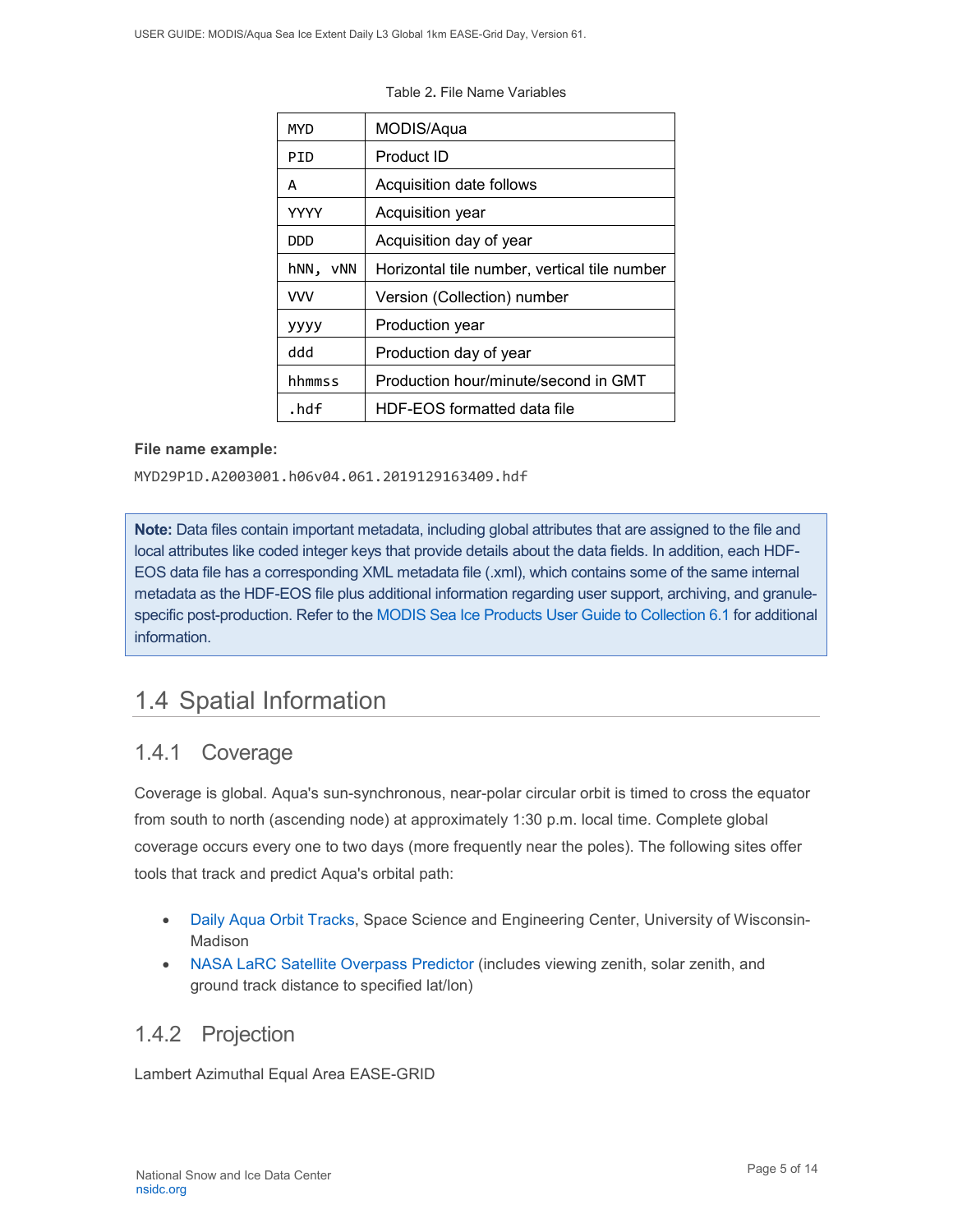## <span id="page-6-0"></span>1.4.3 Grid

Data files are provided as tiles of data gridded in the original EASE-Grid Lambert Azimuthal Equal Area map projection. Tiles contain 951 rows by 951 columns. The global tile grid is partitioned into separate Northern Hemisphere and Southern Hemisphere polar grids. Half of the tiles (313) are in the Northern Hemisphere and half are in the Southern Hemisphere. The coordinate system is composed of horizontal and vertical ordered pairs. The northern grid extends from tile h00,v00 in the upper left corner to tile h18,v18 in the lower right corner. The southern grid extends from tile h00,v20 in the upper left corner to tile v18,h38 in the lower right corner.

See the [EASE-Grid Tile Locations and Bounding Coordinates for MODIS Sea Ice Products](https://nsidc.org/sites/nsidc.org/files/technical-references/EASE-Grid-Tile-Locations-Bounding-Coordinates-MODIS-Sea-Ice.pdf) technical reference for additional grid information. The [MODIS MODLAND Tile Calculator](http://landweb.nascom.nasa.gov/cgi-bin/developer/tilemap.cgi) can be used to convert geographic coordinates to tile/image coordinates (and vice-versa).

### <span id="page-6-1"></span>1.4.4 Resolution

The gridded resolution is approximately 1 km.

### <span id="page-6-2"></span>1.4.5 Geolocation

Table 3 and Table 4 provide geolocation information for this data set.

| <b>Region</b>                               | <b>Northern Hemisphere</b>         | <b>Southern Hemisphere</b>         |
|---------------------------------------------|------------------------------------|------------------------------------|
| Geographic coordinate<br>system             | N/A                                | N/A                                |
| <b>Projected coordinate</b><br>system       | NSIDC EASE-Grid North              | NSIDC EASE-Grid South              |
| Longitude of true origin                    | $0^{\circ}$                        | $0^{\circ}$                        |
| Latitude of true origin                     | $90^{\circ}$                       | $-90^\circ$                        |
| Scale factor at<br>longitude of true origin | N/A                                | N/A                                |
| <b>Datum</b>                                | N/A                                | N/A                                |
| <b>Ellipsoid/spheroid</b>                   | International 1924 Authalic Sphere | International 1924 Authalic Sphere |
| <b>Units</b>                                | Meter                              | Meter                              |
| <b>False easting</b>                        | $0^{\circ}$                        | $0^{\circ}$                        |
| <b>False northing</b>                       | $0^{\circ}$                        | $0^{\circ}$                        |
| <b>EPSG code</b>                            | 3408                               | 3409                               |

#### Table 3. Projection Details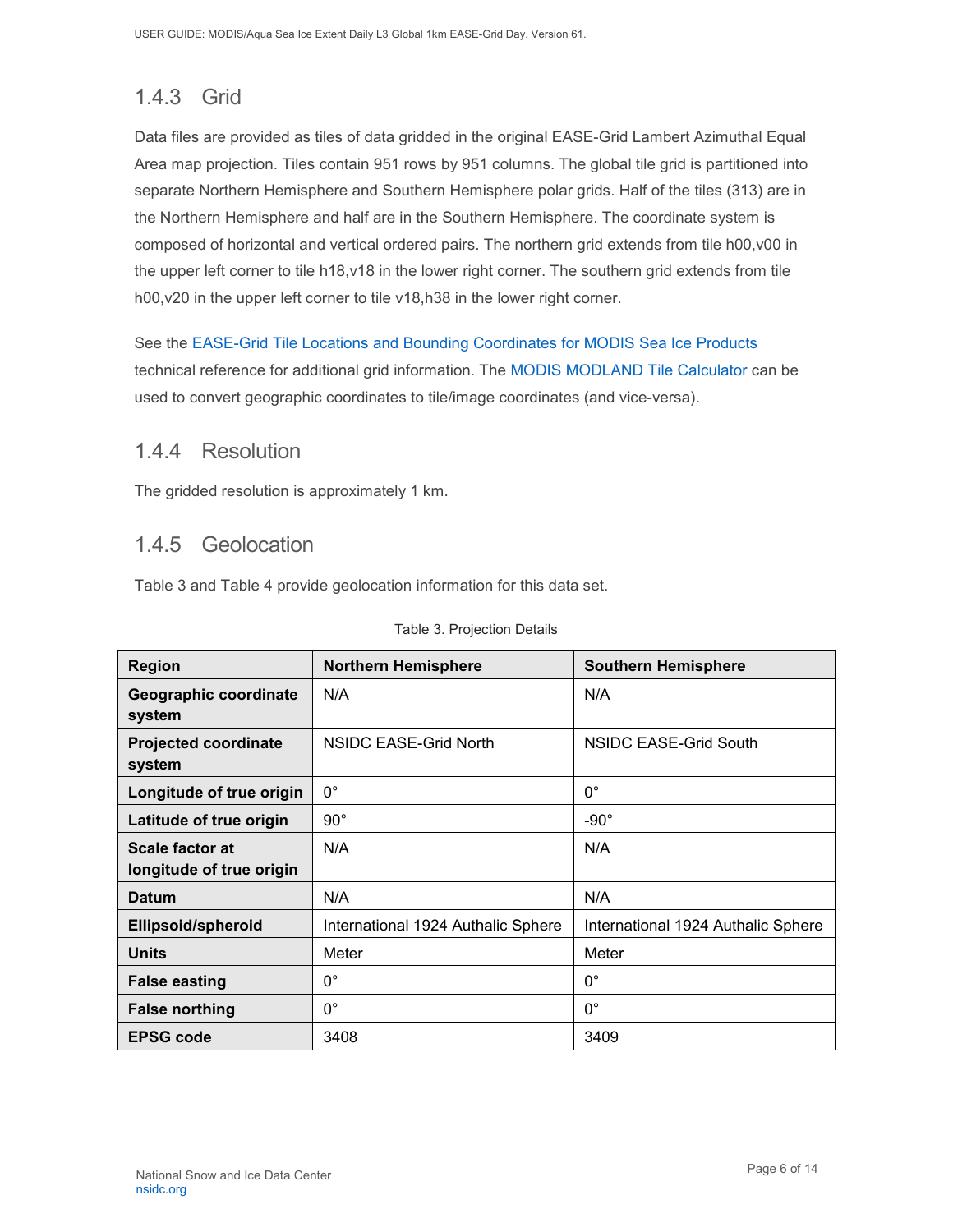| <b>PROJ4 string</b> | +proj=laea +lat $0=90$ +lon $0=0$<br>+x $0=0 +y 0=0 +a=6371228$<br>$+b=6371228 + units=m + no$ defs | +proj=laea +lat $0 = -90$ +lon $0 = 0$<br>+ $x$ 0=0 + $y$ 0=0 +a=6371228<br>$+b=6371228 + units=m + no$ defs |
|---------------------|-----------------------------------------------------------------------------------------------------|--------------------------------------------------------------------------------------------------------------|
| <b>Reference</b>    | http://epsg.io/3408                                                                                 | http://epsg.io/3409                                                                                          |

#### Table 4. Grid Details

| <b>Region</b>                          | <b>Northern Hemisphere</b>                | <b>Southern Hemisphere</b>             |
|----------------------------------------|-------------------------------------------|----------------------------------------|
| Grid cell size (x, y pixel dimensions) | 1 km                                      | 1 km                                   |
| <b>Number of rows</b>                  | 951                                       | 951                                    |
| <b>Number of columns</b>               | 951                                       | 951                                    |
| Nominal gridded resolution             | 1 km                                      | 1 km                                   |
| <b>Grid rotation</b>                   | N/A                                       | N/A                                    |
| Geolocated upper left point (m)        | $-9058902.1845(x)$ ,<br>9058902.1845(y)   | $-9058902.1845(x),$<br>9058902.1845(y) |
| Geolocated lower right point (m)       | $9058902.1845(x)$ ,<br>$-9058902.1845(y)$ | 9058902.1845(x),<br>$-9058902.1845(y)$ |

# <span id="page-7-0"></span>1.5 Temporal Information

## <span id="page-7-1"></span>1.5.1 Coverage

The temporal coverage of this data set extends from 4 July 2002 to the present. During the Aqua mission a number of anomalies have resulted in minor data outages. If you cannot locate data for a particular date or time, check the [MODIS/Aqua Data](http://modaps.nascom.nasa.gov/services/production/outages_aqua.html) Outages web page.

## <span id="page-7-2"></span>1.5.2 Resolution

Daily

# <span id="page-7-3"></span>2 DATA ACQUISITION AND PROCESSING

## <span id="page-7-4"></span>2.1 Acquisition

MODIS scans the entire globe every one to two days. As such, most locations on Earth are imaged at least once per day and more frequently where swaths overlap (e.g. near the poles). Aqua's sunsynchronous, near-circular polar orbit is timed to cross the equator from south to north (ascending node) at approximately 1:30 p.m. local time.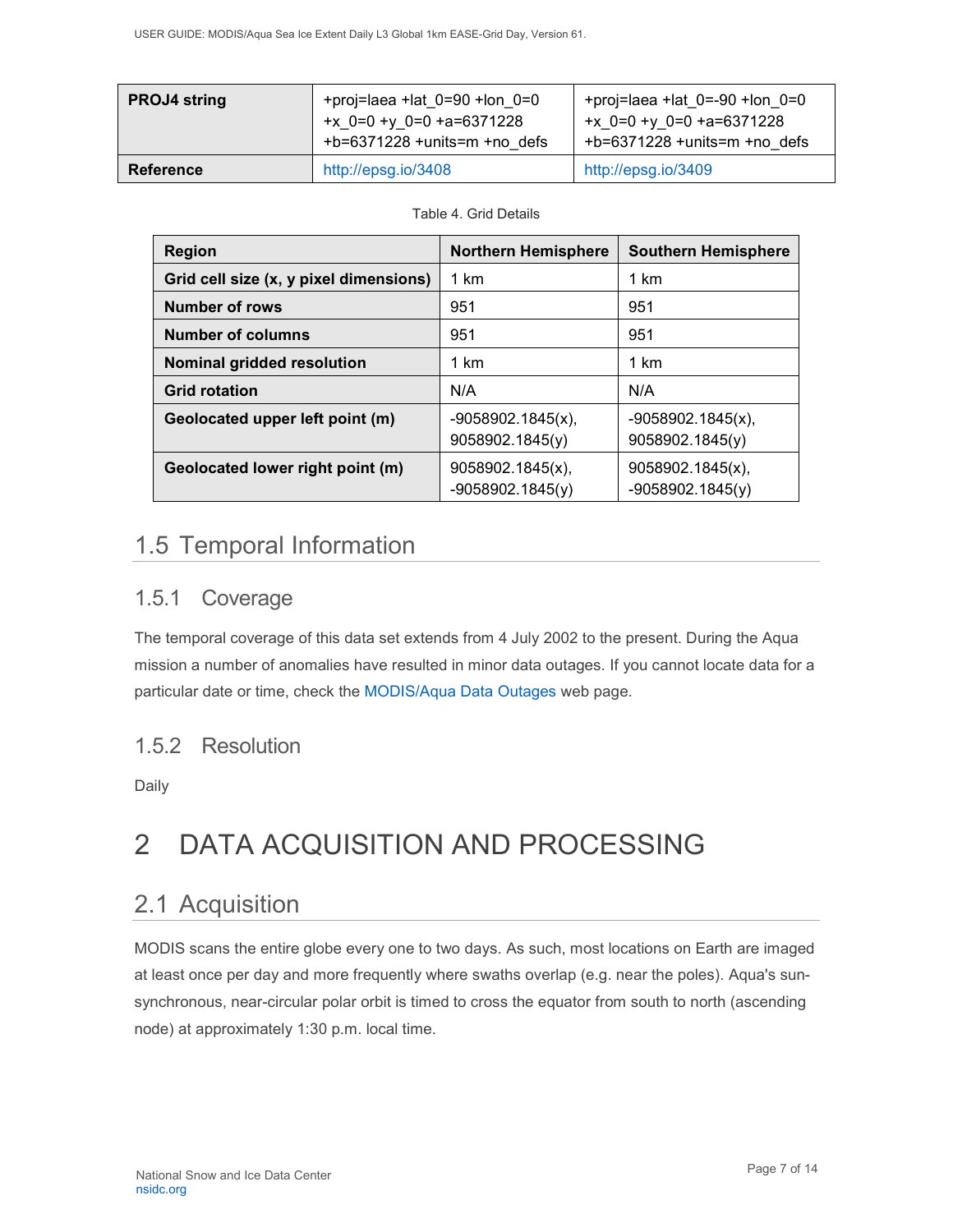#### **Ongoing changes in the Aqua orbit**

The Aqua flight operations team completed [mission manuevers](https://modis.gsfc.nasa.gov/news/individual.php?news_id=100389) related to maintaining a 1:30 PM MLT equator crossing and 705 km orbit altitude on March 18, 2021. In July 2021, Aqua began drifting to a later MLT. In January 2022, Aqua will begin its constellation exit by stopping all maneuvers except collision avoidance maneuvers and will exceed a 1:45 PM MLT crossing in February 2023. MLT will continue to drift after this, reaching 3:50 PM around August 2026. Aqua MODIS will remain operational and generate the full suite of products until the end of the mission in August 2026.

Later crossing times for an afternoon platform like Aqua mean lower solar elevations leading to more prevalent shadows. This decrease in orbit altitude alters the spatial coverage of the sensor including possible gaps in spatial sampling, decreased spatial coverage, and higher spatial resolution. Products are mostly expected to be science quality except for reduced grid size (from lower altitude) and without a strict 16-day repeat of observations (from drift and changing orbit).

Details on the impact of the Constellation Exit on the quality of the product are being compiled and will [be](https://landweb.modaps.eosdis.nasa.gov/cgi-bin/QS/new/index.cgi)  [posted when available.](https://landweb.modaps.eosdis.nasa.gov/cgi-bin/QS/new/index.cgi)

## <span id="page-8-0"></span>2.2 Sources

This level-3 data set is generated from the *MODIS/Aqua Sea Ice Extent Daily L2G Global 1km EASE-Grid Day* (MYD29PGD) product (which is an intermediate product, neither retained nor distributed by NSIDC). MYD29PGD is generated by mapping all MYD29 swaths acquired in day mode, for a calendar day, to grid cells of the Lambert Azimuthal Equal-Area (polar grid) projection, EASE-Grid. Grids are generated for both the Northern and Southern Hemispheres, with each grid containing 313 tiles, consisting of approximately 10 x 10 degrees of coverage. Table 5 lists the MODIS C6.1 products that are used as inputs to the MODIS daily sea ice algorithm.

| <b>Product ID</b>                                                           | <b>Long Name</b>                                                              | <b>Data Used</b>                                                  |
|-----------------------------------------------------------------------------|-------------------------------------------------------------------------------|-------------------------------------------------------------------|
| MYD29PGD<br>MODIS/Aqua Sea Ice Extent Daily L2G<br>Global 1km EASE-Grid Day |                                                                               | Sea ice IST and QA                                                |
| <b>MYDMGPGD</b>                                                             | <b>MODIS/Aqua Geolocation Angles Daily</b><br>L2G Global 1km EASE-Grid Day    | Solar and sensor geometry                                         |
| <b>MYDPTPGD</b>                                                             | <b>MODIS/Aqua Observation Pointers</b><br>Daily L2G Global 1km Polar Grid Day | Number of observations coverage<br>observation swath and location |

|  |  |  |  |  | Table 5. Inputs to the MODIS snow algorithm |
|--|--|--|--|--|---------------------------------------------|
|--|--|--|--|--|---------------------------------------------|

## <span id="page-8-1"></span>2.3 Processing

The MYD29PGD product contains multiple MYD29 swath observations mapped into each grid cell. The daily sea ice algorithm uses a scoring algorithm to select the 'best' observation of the day from each MYD29PGD grid cell based on solar elevation, observation coverage in the grid cell, and the observation distance from nadir. The algorithm objective is to select daytime reflectance observations, that are near nadir, acquired near noon local time, and cover a large area in the grid cell. Because MODIS collects both visible and thermal data in day mode, the scoring algorithm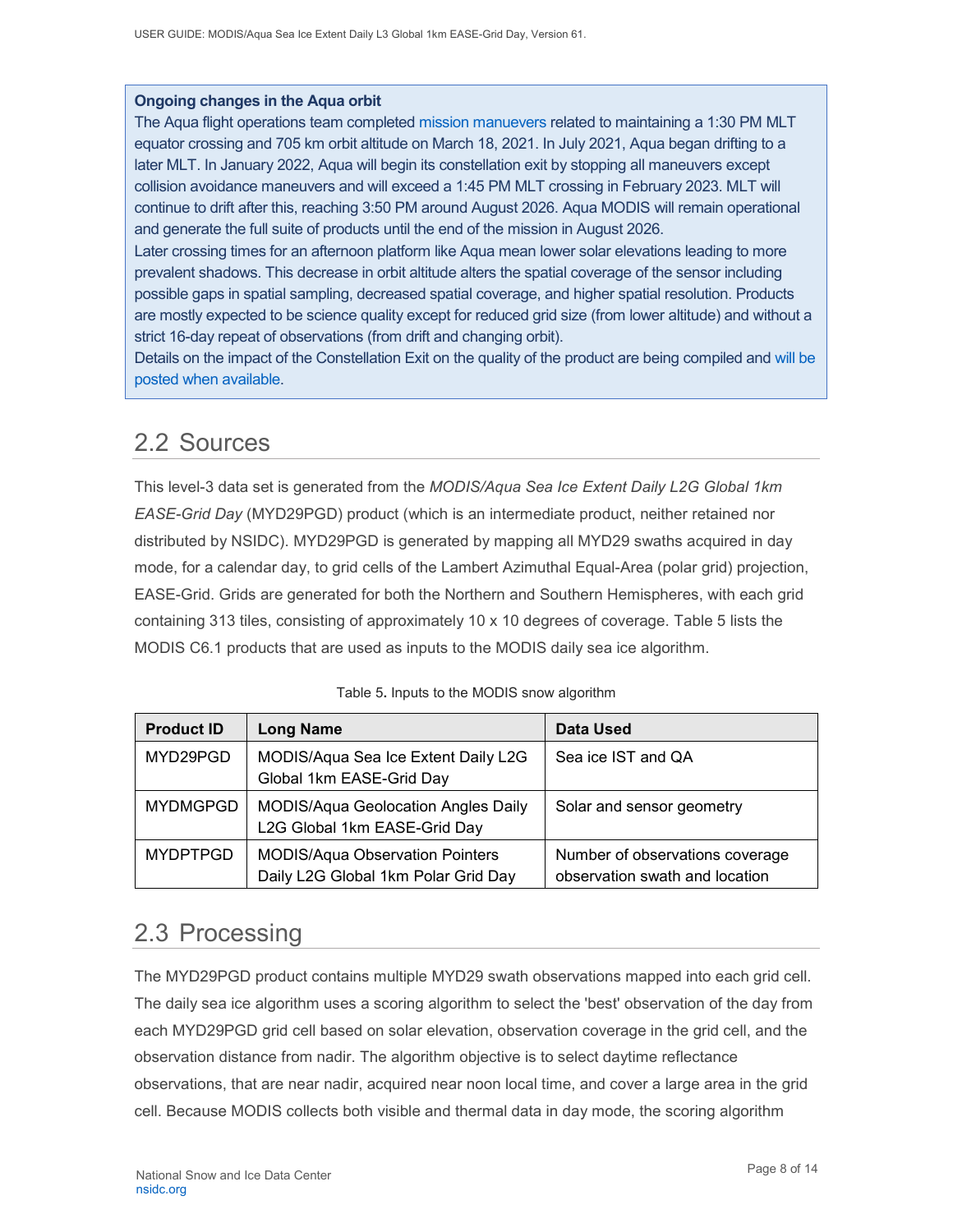uses visible data to determine the observation of the day for both reflectance and thermal data. The score for each observation is given by:

$$
score = (0.5 * solar\ elevation) + (0.3 * observation\ coverage) + (0.2 * distance\ from\ nadir)
$$

The observation with the highest score for a grid cell is selected as the observation for the day. The corresponding thermal observation is selected as the IST observation of the day. In situations where the day and night terminator fall within a tile, the IST is mapped on both sides of the terminator; as such, daytime granules may contain regions where IST is mapped without corresponding sea ice by reflectance data.

For a detailed description of the MODIS sea ice detection algorithm, see the Algorithm Theoretical Basis Document (Hall et al., 2001).

**Note:** The DayNightFlag object, a metadata value stored with the CoreMetadata.0 global attribute, indicates whether the entire swath was acquired during daylight (day), darkness (night), or a mix of day and night (both).

## <span id="page-9-0"></span>2.4 Quality Information

The 'Ice\_Surface\_Temperature\_Spatial\_QA' and 'Sea\_Ice\_by\_Reflectance\_Spatial\_QA' values are drawn from the corresponding MYD29 QA parameters. No quality assessment is performed in this product's algorithm; all QA is inherited from MYD29. For additional information about the quality indicators utilized by MYD29, see the MODIS Sea Ice Products User Guide to Collection 6 (Riggs et., 2015).

## <span id="page-9-1"></span>241 Frrors

As with any upper level product, anomalies present in the input data may carry through to the output product. Specific sources of error are described in the sections below.

### 2.4.1.1 Geolocation

Some error in geolocation may be associated with projecting from geographic coordinates (latitude and longitude) to this data set's EASE-Grid Lambert Azimuthal equal-area projection. Geolocation error may be notable along coast lines which may appear to shift from day to day between cells of the grid.

### 2.4.1.2 Cloud Mask

Artifacts due to using a coarse-resolution cloud mask to set the ice background flag may appear as clouds having straight edges, and possibly ninety degree corners.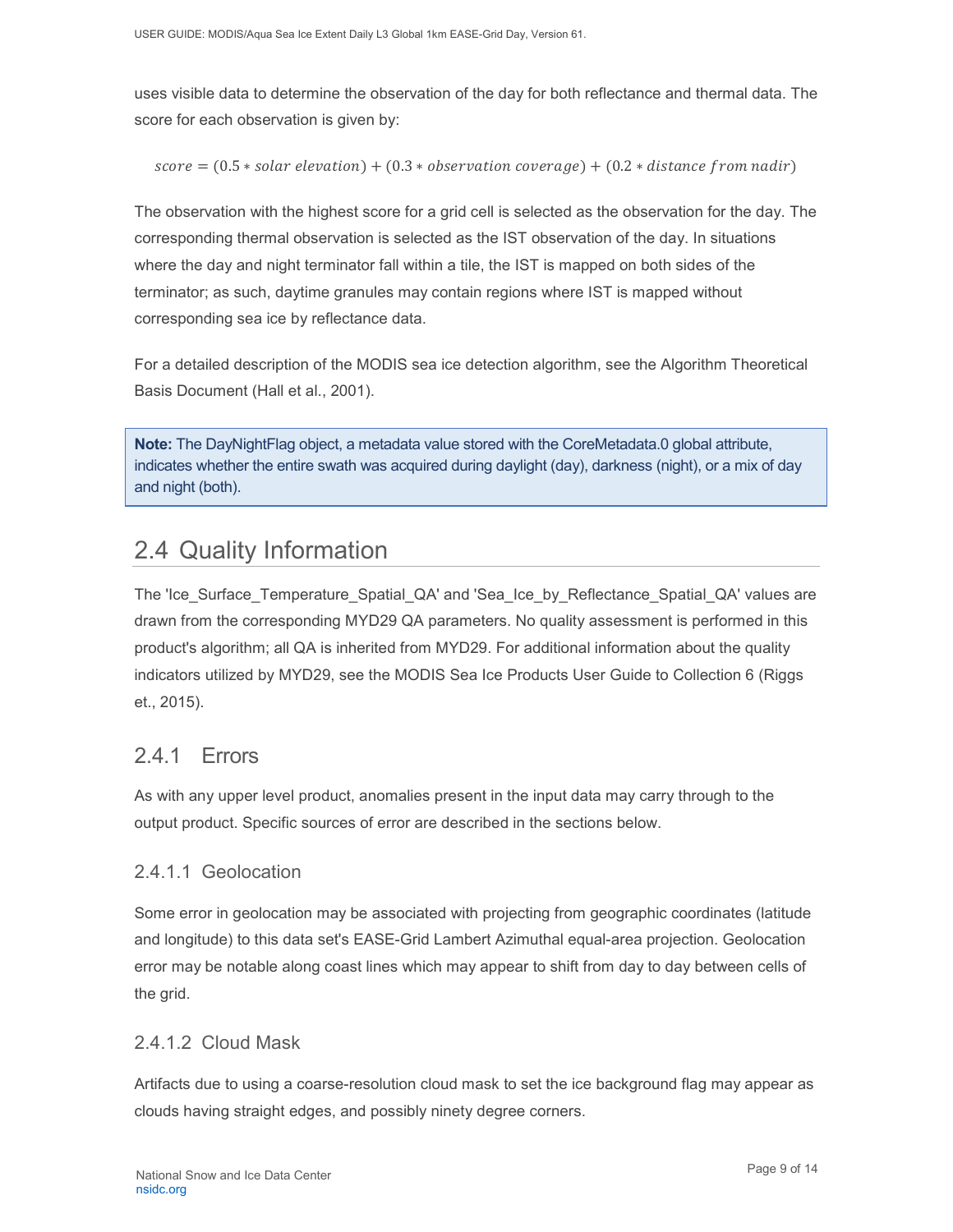### 2.4.1.3 IST

IST is mapped in the region of darkness solar zenith angle (85° to 90°) whereas sea ice extent is not. As such, in this terminator region, the sea ice extent and IST maps will have different spatial coverages. Furthermore, over the polar regions, the number of MODIS acquisitions in daylight varies with the seasons. During the boreal summer some regions in the Arctic can be observed by as many as fourteen swaths during a 24 hour period.

#### 2.4.1.4 Swath Seams

The objective of the daily sea ice algorithm is to select the best observation of a day based on the overpass time and the viewing angle. This technique maps swath inputs as contiguous spatially and temporally in a tile, with a mixing of swath observations occurring along the edges of overlapping swaths. This mixing of swath observations may result in swath seams, which manifest as a weave pattern in the data where there is a difference in cloud cover or surface features between adjacent swaths.

#### 2.4.1.5 Suitability

Users should carefully consider which level of sea ice data will best meet their research or application. This daily sea ice product may not be suitable for all users because it only includes one observation out of the many observations available in MYD29.

## <span id="page-10-0"></span>2.5 Instrumentation

## <span id="page-10-1"></span>2.5.1 Description

The MODIS instrument provides 12-bit radiometric sensitivity in 36 spectral bands ranging in wavelength from 0.4 µm to 14.4 µm. Two bands are imaged at a nominal resolution of 250 m at nadir, five bands at 500 m, and the remaining bands at 1000 m. A ±55 degree scanning pattern at an altitude of 705 km achieves a 2330 km swath with global coverage every one to two days.

The scan mirror assembly uses a continuously rotating, double-sided scan mirror to scan ±55 degrees and is driven by a motor encoder built to operate 100 percent of the time throughout the six-year instrument design life. The optical system consists of a two-mirror, off-axis afocal telescope which directs energy to five refractive objective assemblies, one each for the visible, near-infrared, shortwave infrared, middle-wavelength infrared, and long-wavelength infrared spectral regions.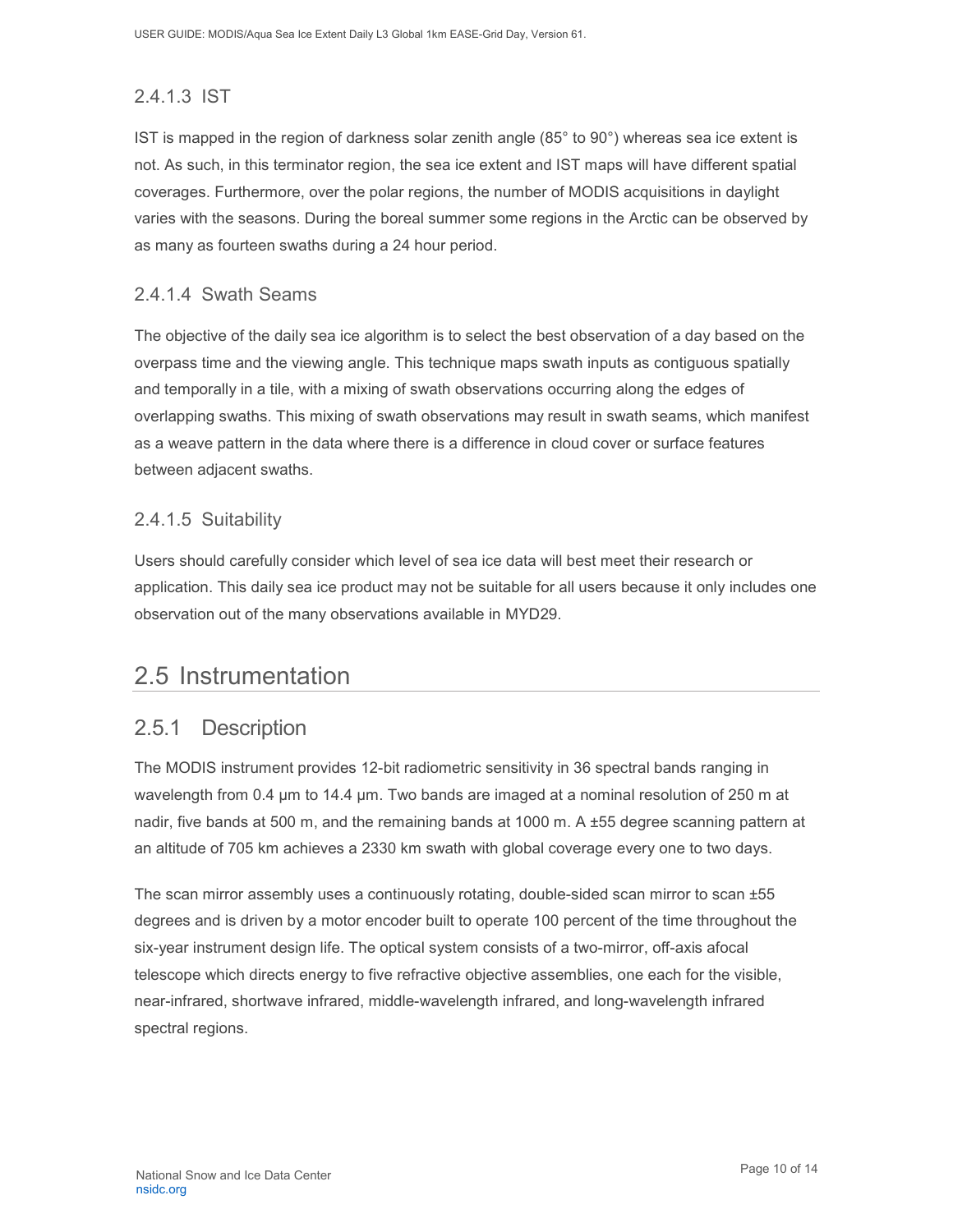The MODIS instruments on the Terra and Aqua space vehicles were built to NASA specifications by Santa Barbara Remote Sensing, a division of Raytheon Electronics Systems. Table 6 contains the instruments' technical specifications:

| <b>Variable</b>            | <b>Description</b>                                                                          |  |  |
|----------------------------|---------------------------------------------------------------------------------------------|--|--|
| Orbit                      | 705 km altitude, 1:30 p.m. ascending node (Aqua), sun-synchronous, near-<br>polar, circular |  |  |
| Scan Rate                  | 20.3 rpm, cross track                                                                       |  |  |
| Swath<br><b>Dimensions</b> | 2330 km (cross track) by 10 km (along track at nadir)                                       |  |  |
| Telescope                  | 17.78 cm diameter off-axis, afocal (collimated) with intermediate field stop                |  |  |
| Size                       | $1.0 \text{ m} \times 1.6 \text{ m} \times 1.0 \text{ m}$                                   |  |  |
| Weight                     | 228.7 kg                                                                                    |  |  |
| Power                      | 162.5 W (single orbit average)                                                              |  |  |
| Data Rate                  | 10.6 Mbps (peak daytime); 6.1 Mbps (orbital average)                                        |  |  |
| Quantization               | 12 bits                                                                                     |  |  |
| Spatial<br>Resolution      | 250 m (bands 1-2)<br>500 m (bands 3-7)<br>1000 m (bands (8-36)                              |  |  |
| Design Life                | 6 years                                                                                     |  |  |

| Table 6. MODIS Technical Specifications |  |  |  |  |
|-----------------------------------------|--|--|--|--|
|-----------------------------------------|--|--|--|--|

### <span id="page-11-0"></span>2.5.2 Calibration

MODIS has a series of on-board calibrators that provide radiometric, spectral, and spatial calibration of the MODIS instrument. The blackbody calibrator is the primary calibration source for thermal bands between 3.5 µm and 14.4 µm, while the Solar Diffuser (SD) provides a diffuse, solar-illuminated calibration source for visible, near-infrared, and short wave infrared bands. The Solar Diffuser Stability Monitor tracks changes in the reflectance of the SD with reference to the sun so that potential instrument changes are not incorrectly attributed to changes in this calibration source. The Spectroradiometric Calibration Assembly provides additional spectral, radiometric, and spatial calibration.

MODIS uses the moon as an additional calibration technique and for tracking degradation of the SD by referencing the illumination of the moon since the moon's brightness is approximately the same as that of the Earth. Finally, MODIS deep space views provide a photon input signal of zero, which is used as a point of reference for calibration.

For additional details about the MODIS instruments, see NASA's [MODIS | About](http://modis.gsfc.nasa.gov/about/) Web page.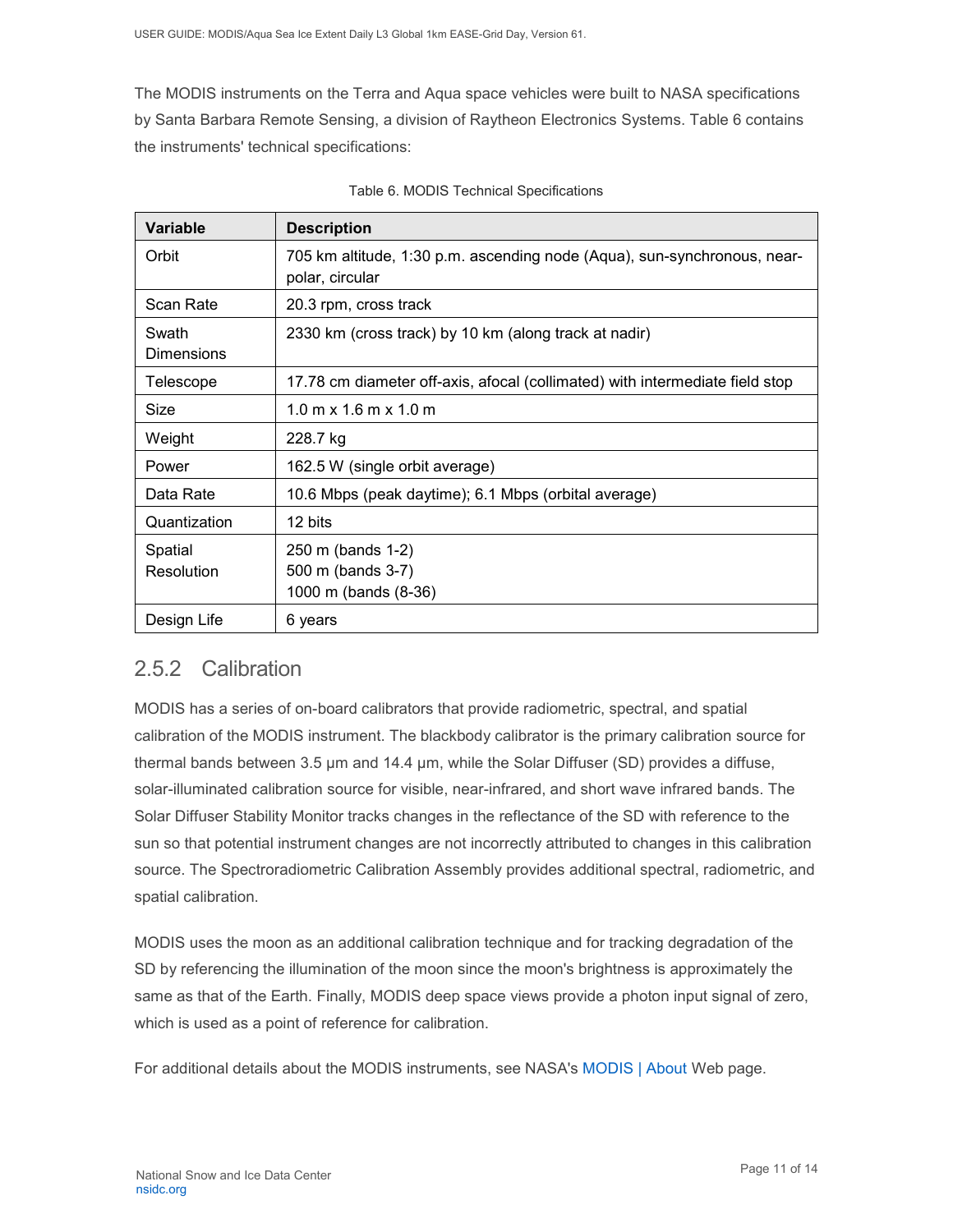# <span id="page-12-0"></span>3 SOFTWARE AND TOOLS

The following sites can help you identify the right MODIS data for your study:

- [NASA's Earth Observing System Data and Information System | Near Real-Time Data](http://earthdata.nasa.gov/data/near-real-time-data/rapid-response)
- NASA [Goddard Space Flight Center | MODIS Land Global Browse Images](https://landweb.modaps.eosdis.nasa.gov/cgi-bin/browse/browseMODIS.cgi)

The following resources are available to help users work with MODIS data:

- [The HDF-EOS to GeoTIFF Conversion Tool \(HEG\)](https://wiki.earthdata.nasa.gov/display/DAS/HEG%3A++HDF-EOS+to+GeoTIFF+Conversion+Tool) can reformat, re-project, and perform stitching/mosaicing and subsetting operations on HDF-EOS objects.
- [HDFView](https://www.hdfgroup.org/downloads/hdfview/) is a simple, visual interface for opening, inspecting, and editing HDF files. Users can view file hierarchy in a tree structure, modify the contents of a data set, add, delete and modify attributes, and create new files.
- [What is HDF-EOS? an NSIDC FAQ](https://nsidc.org/support/faq/what-hdf-eos)
- [The MODIS Conversion Toolkit \(MCTK\) plug-in for ENVI](https://github.com/dawhite/MCTK) can ingest, process, and georeference every known MODIS data set, including products distributed with EASE-Grid projections. The toolkit includes support for swath projection and grid reprojection and comes with an API for large batch processing jobs.

# <span id="page-12-1"></span>4 RELATED WEBSITES

The following resources provide additional information about MODIS Version 6.1 data, including known problems, production schedules, and future plans:

- [The MODIS Snow and Sea Ice Global Mapping Project](http://modis-snow-ice.gsfc.nasa.gov/)
- [NASA LDOPE | MODIS/VIIRS Land Product Quality Assessment](https://landweb.modaps.eosdis.nasa.gov/cgi-bin/QS/new/index.cgi)
- [MODIS Land Team Validation | Status for Snow Cover/Sea Ice \(MOD10/29\)](https://modis-land.gsfc.nasa.gov/ValStatus.php?ProductID=MOD10/29)

# <span id="page-12-2"></span>5 CONTACTS AND ACKNOWLEDGMENTS

#### **George Riggs**

NASA Goddard Space Flight Center (GSFC) Greenbelt, MD

**Dorothy Hall**  ESSIC / University of Maryland College Park, MD

#### **Miguel Roman**

NASA Goddard Space Flight Center (GSFC) Greenbelt, MD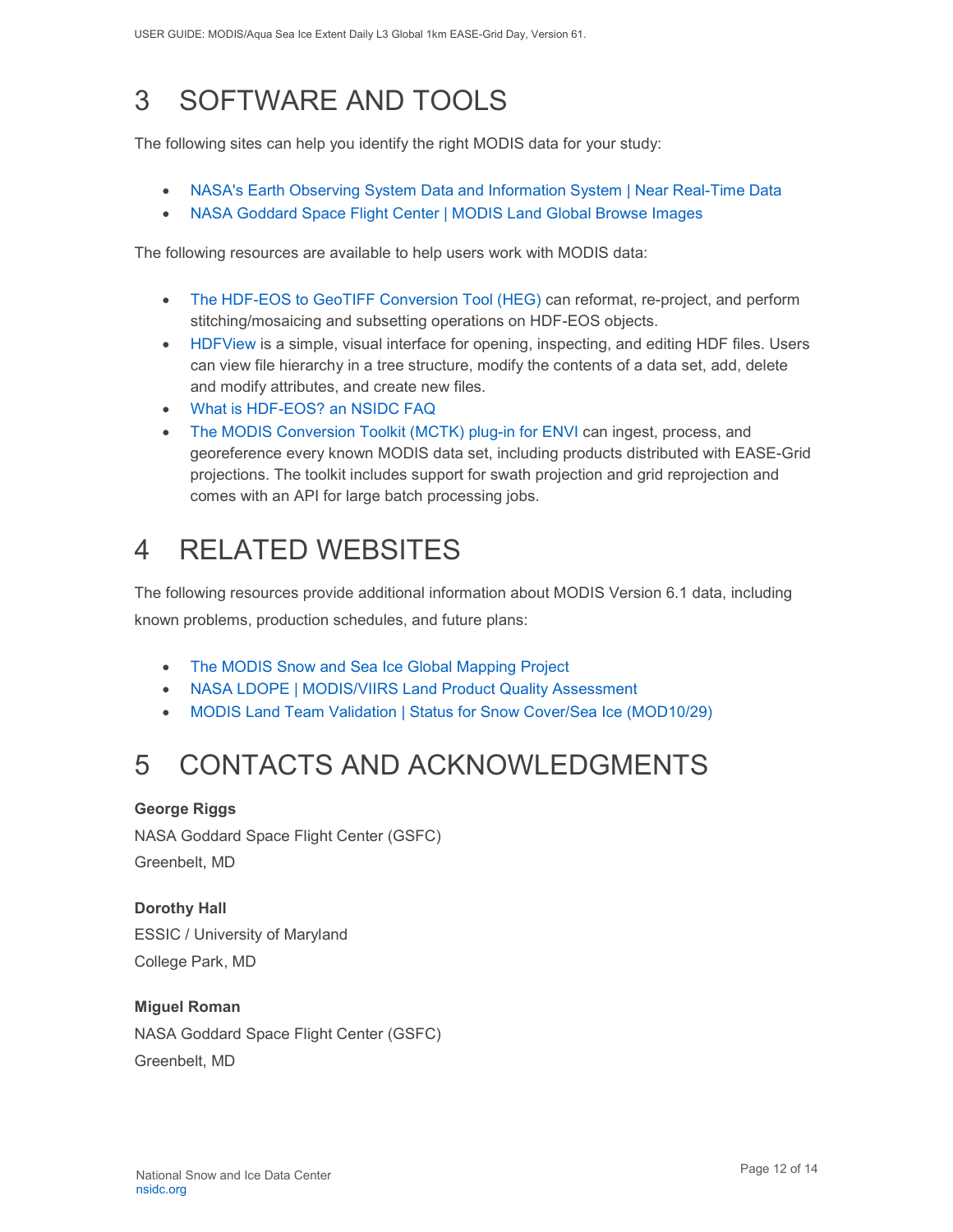# <span id="page-13-0"></span>6 REFERENCES

Hall, D.K., Riggs, G.A. and Salomonson, V.V. 2001. Algorithm Theoretical Basis Document (ATBD) for MODIS Snow and Sea Ice-Mapping Algorithms. [Guide.](https://modis-snow-ice.gsfc.nasa.gov/?c=atbd) NASA Goddard Space Flight Center, Greenbelt, MD.

Hall, D.K., J.R. Key, K.A. Casey, G.A. Riggs, and D.J. Cavalieri. 2004. Sea Ice Surface Temperature Product From MODIS. *IEEE Transactions on Geoscience and Remote Sensing*, 42(5): 1076-1087. [https://doi.org/10.1109/TGRS.2004.825587.](https://doi.org/10.1109/TGRS.2004.825587)

Key, J. R., J. B. Collins, C. Fowler, and R.S. Stone. 1997. High latitude surface temperature estimates from thermal satellite data. *Remote Sensing of the Environment*, 61(2): 302-309. [https://doi.org/10.1016/S0034-4257\(97\)89497-7.](https://doi.org/10.1016/S0034-4257(97)89497-7)

Lin, G., Wolfe, R.E., Zhang, P., Tilton, J.C., Dellomo, J.J. and Bin Tan. 2019. Thirty-six combined years of MODIS geolocation trending. *Proc. SPIE 11127*, Earth Observing Systems XXIV, 1112715. [http://dx.doi.org/10.1117/12.826598.](http://dx.doi.org/10.1117/12.826598)

Masuoka, E., A. Fleig, R.E. Wolfe, and F. Patt. 1998. Key characteristics of MODIS data products. *IEEE Transactions on Geoscience and Remote Sensing* 36(4): 1313-1323. <https://dx.doi.org/10.1109/36.701081>

Riggs, G.A. and D.K. Hall. 2015. MODIS Sea Ice Products User Guide to Collection 6.1. NASA Goddard Space Flight Center, Greenbelt, MD. (See [PDF\)](https://nsidc.org/sites/nsidc.org/files/technical-references/MOD29_C61_UserGuide.pdf)

Scambos, T.A., T.M. Haran, and R. Massom. 2006. Validation of AVHRR and MODIS ice surface temperature products using in situ radiometers. *Annals of Glaciology*, 44:345-351.

Shuman, C.A., D.K. Hall, N.E. DiGirolamo, T.K. Mefford, and M.J. Schnaubelt. 2014. Comparison of near-surface air temperatures and MODIS ice-surface temperatures at Summit, Greenland (2008-2013). *Journal of Applied Meteorology and Climatology*, 53(9):2171-2180. <http://dx.doi.org/10.1175/JAMC-D-14-0023.1>

# <span id="page-13-1"></span>7 DOCUMENT INFORMATION

## <span id="page-13-2"></span>7.1 Publication Date

March 2021